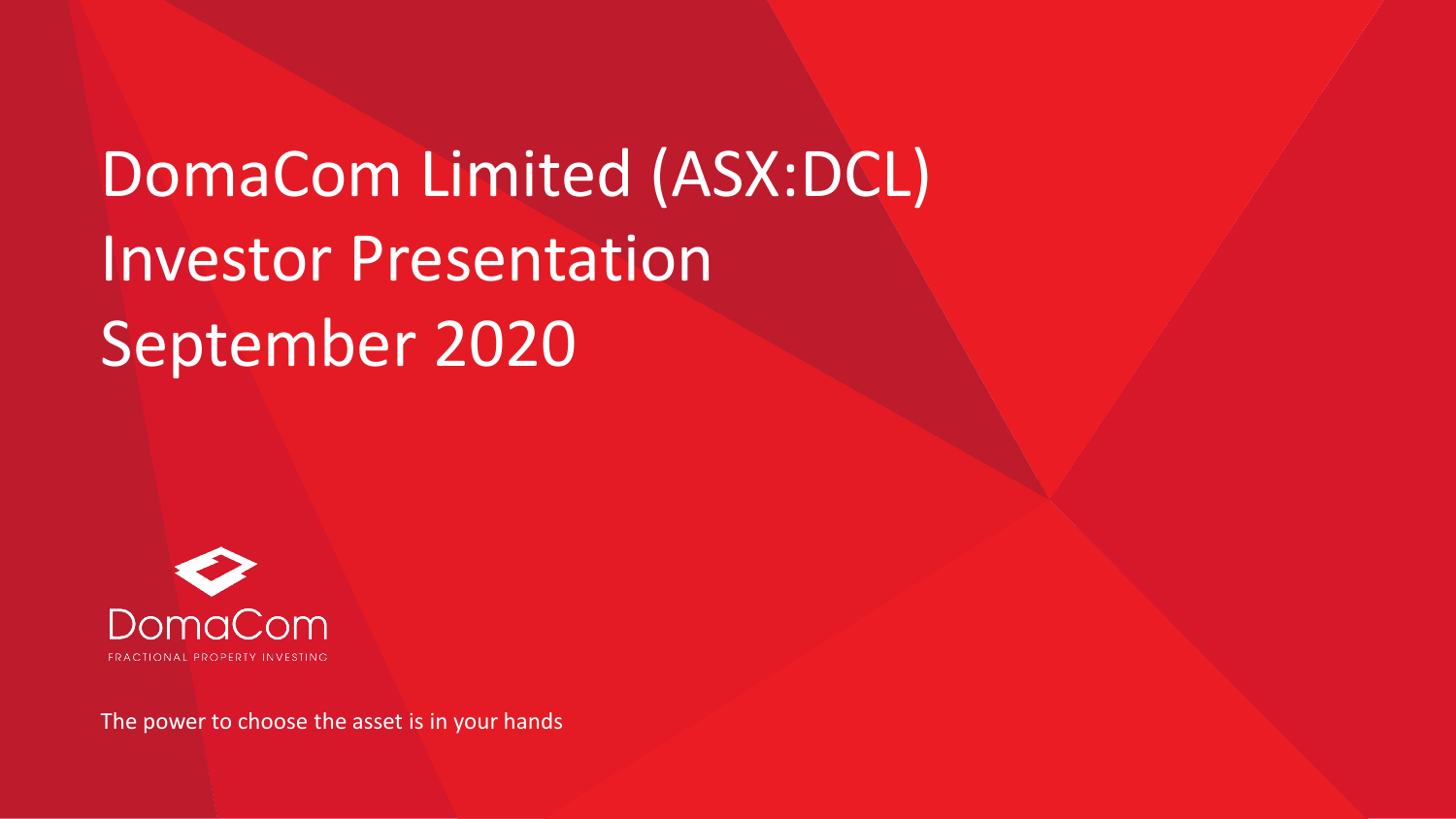# **General Advice Warning**



This information is general advice only and does not constitute personal financial advice. The information has been prepared without taking into account your personal objectives, financial situation or needs. Accordingly, before acting on the information provided you must consider the appropriateness of the information, in the light of your own objectives, financial situation or needs. If you wish to acquire a financial product within the DomaCom Fund offering, you should first obtain a copy of, read and consider, the PDS before making any decision.

[A copy of that PDS is available at http://www.domacom.com.au/the-domacom-fund/product-disclosure](https://domacom.com.au/the-domacom-fund/product-disclosure-statement/)statement/ or by calling your financial adviser.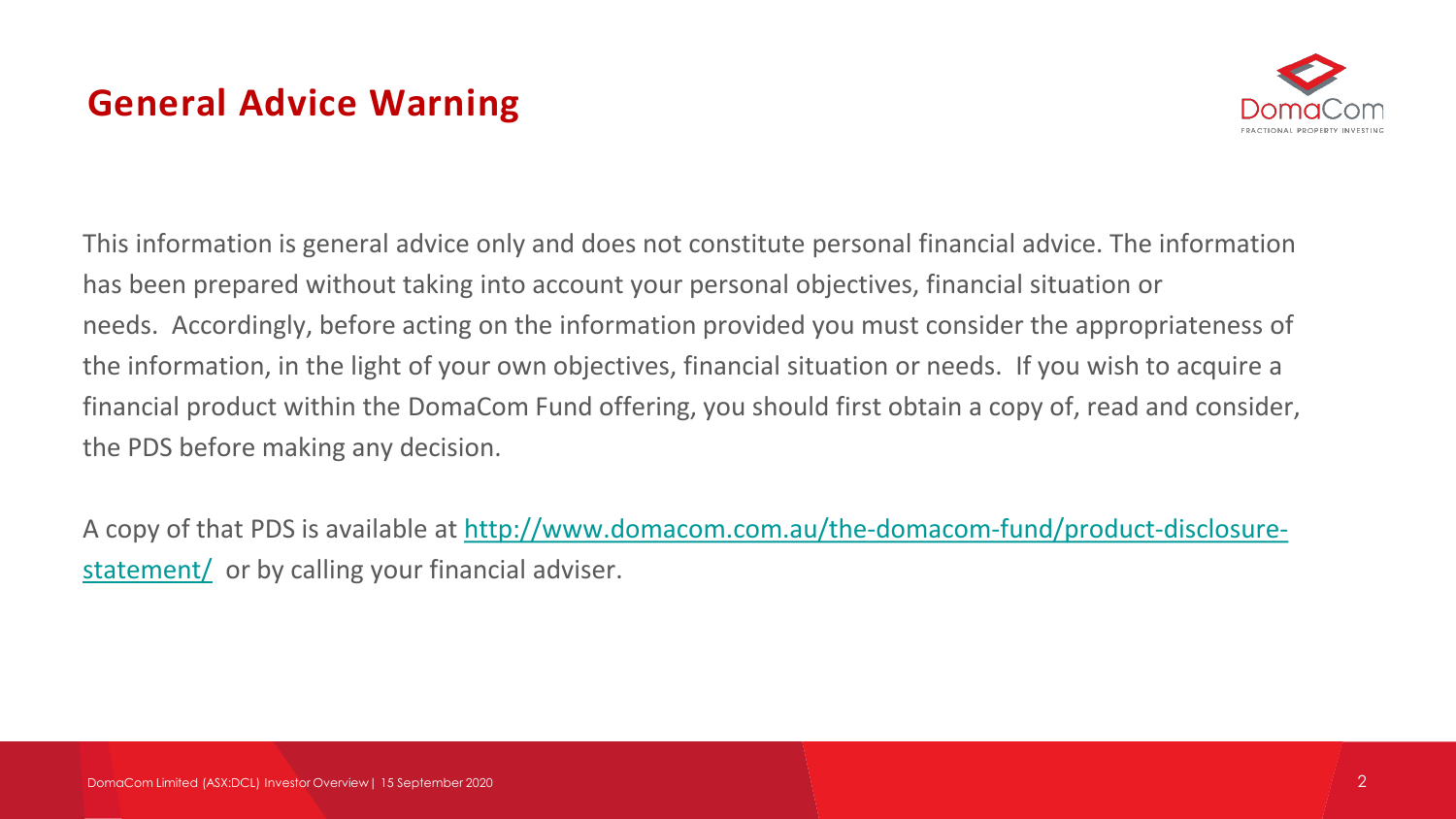# **Fractional Investing**



DomaCom Limited (ASX:DCL) owns and operates a fractional investment platform that enables investors, including SMSF Trustees, to co-invest in a percentage of one or more high value assets like property and loans in a syndicate-like structure where they share the income and capital value.

The concept is called **fractional investing**.

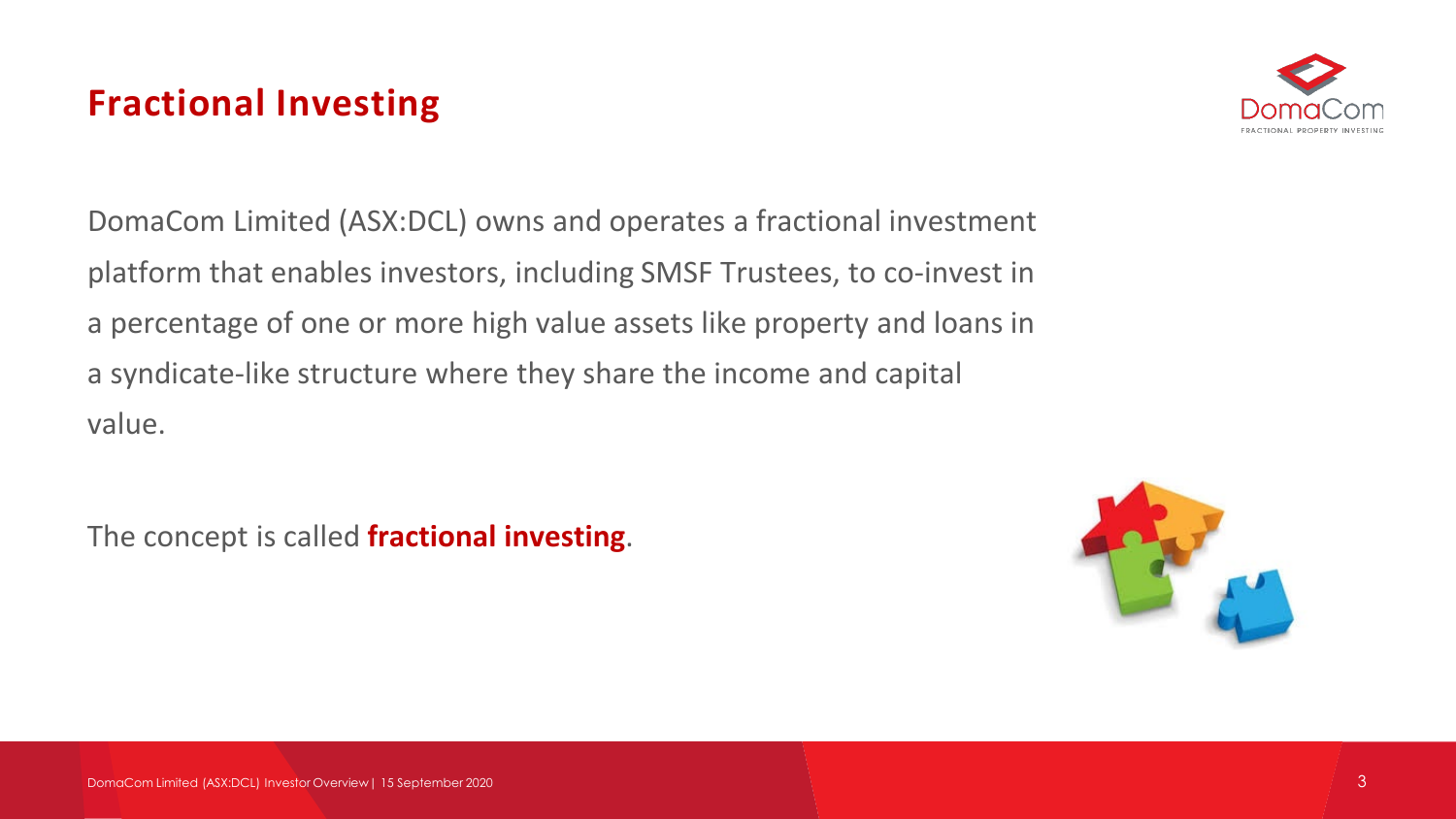### **DomaCom Senior Equity Release**



The DomaCom Fund enables retirees to "sell" a fraction of their home to investors and receive the proceeds either as a lump sum or a monthly payment.

The concept is called **equity release**.

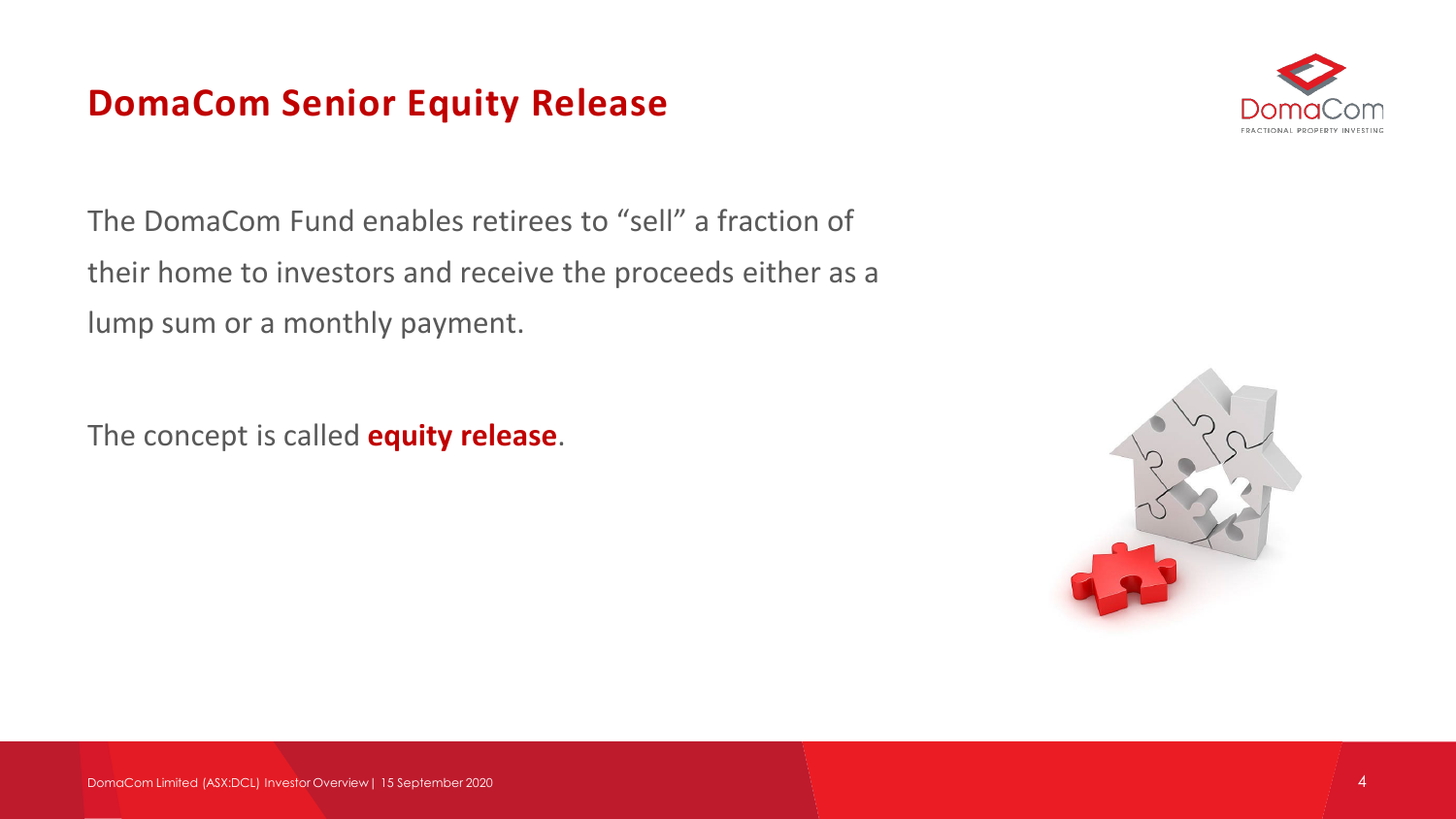# **Covid-19 operational impact minimal**



The operational impact on DomaCom has been minimal as the Company is cloud-based and thus well-positioned to operate remotely .

Regarding the Company's property fund operations, the DomaCom Fund is in good shape as most properties are not leveraged, the sub-funds generally have internal rent reserves to cover 3-4 months of rent in case of vacancies, and well-defined processes are in place to raise top-up capital for sub- funds if required.

Company pivoting to "COVID-19 Friendly" products – Rent to Own, Islamic Leverage & "Downsizer" for self-funded retirees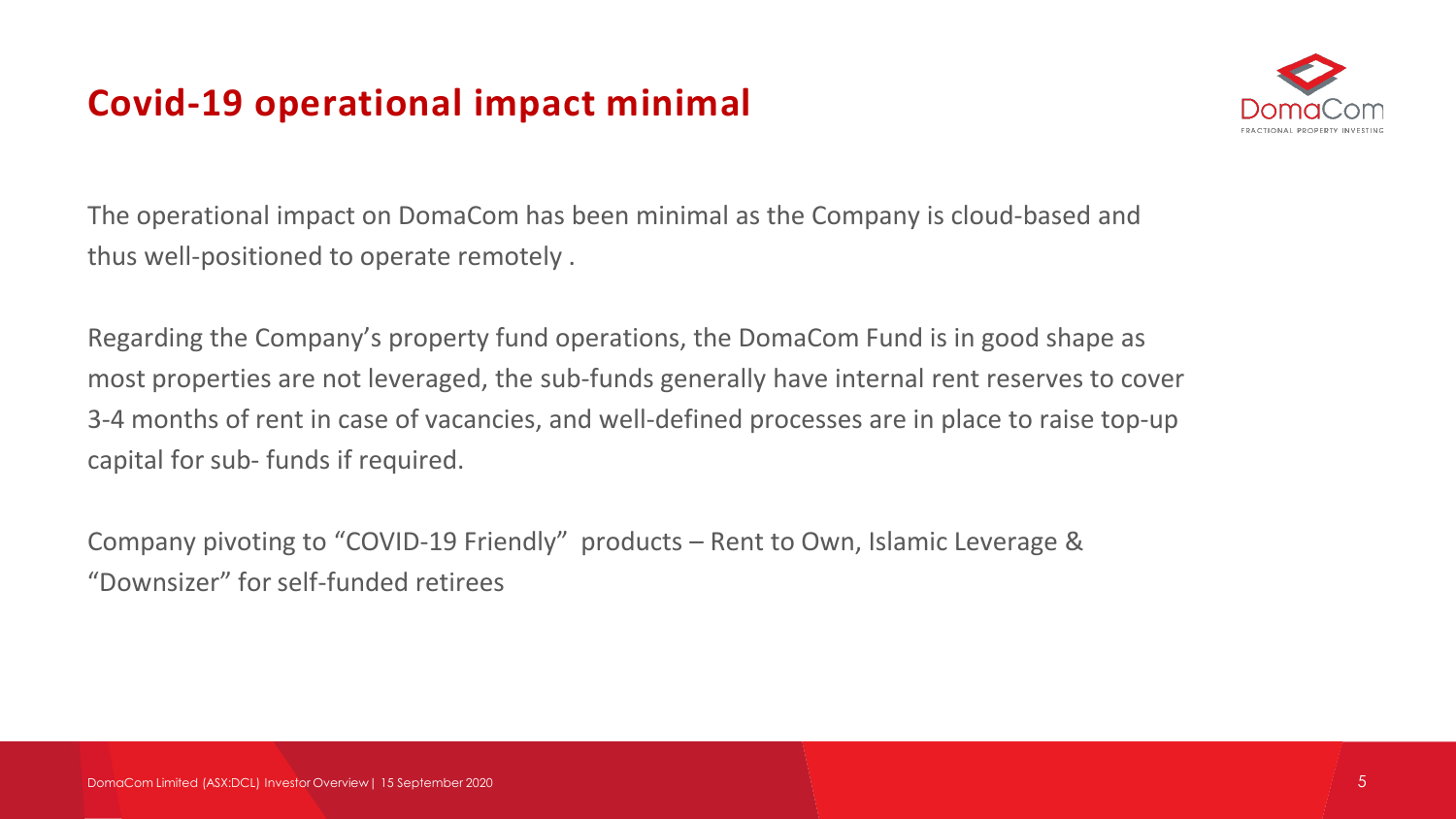### **Routes to Market - B2B**





DomaCom Limited (ASX:DCL) Investor Overview| 15 September 2020 6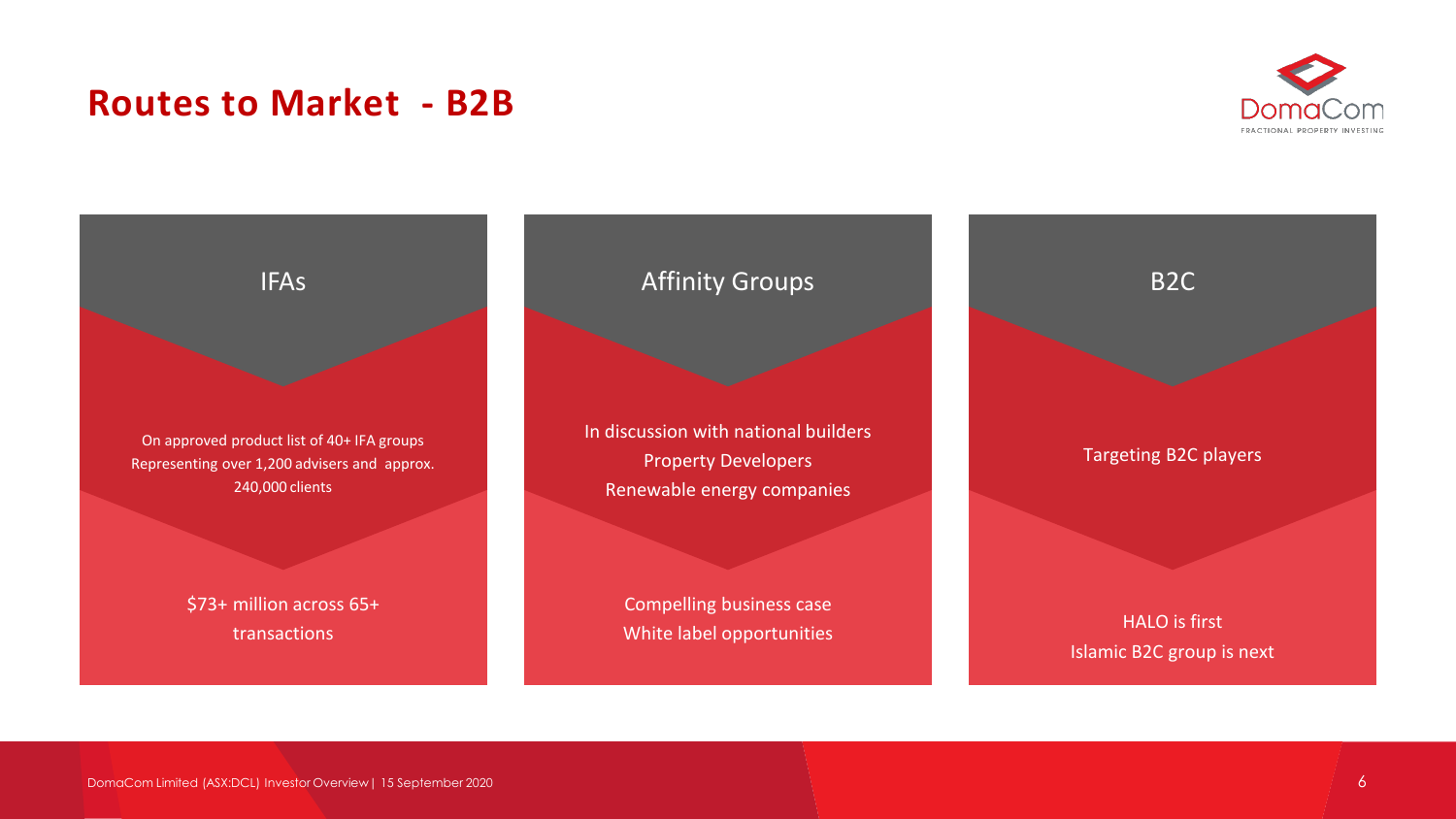## **Multiple Products**



#### Fractional Investing

SMSF's main target SMSF Ruling Internal Leverage Islamic Leverage

50% of investors are SMSFS Targeting % of \$675B+ SMSF market

#### Equity Release

8 Years in Development The only financial product in Australia

Adviser accreditations underway Over 65's own \$500 B

#### Lending

Advisers syndicating loans Pooled Mortgage Sub-funds

Already > \$20 Million in FUM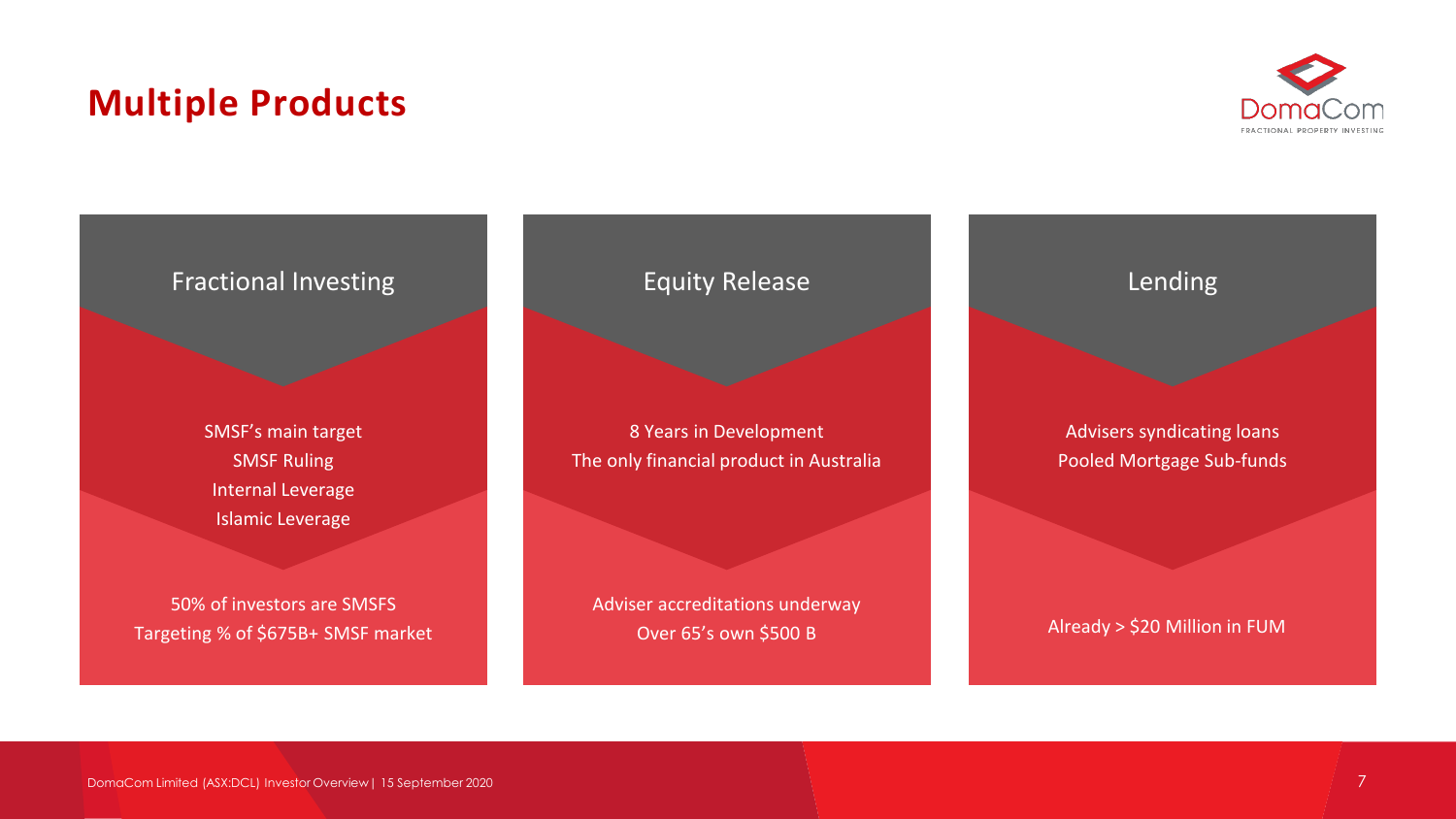## **Target market size**



DomaCom's Key target market is SMSFs (Self-Managed Super Funds)\*.



SMSFs have the ability to diversify across all asset classes except property. There is a significant opportunity for an easy to use fractional investment platform such as DomaCom's to penetrate the SMSF market.

\* Source – ATO SMSF Statistical Reports March 2020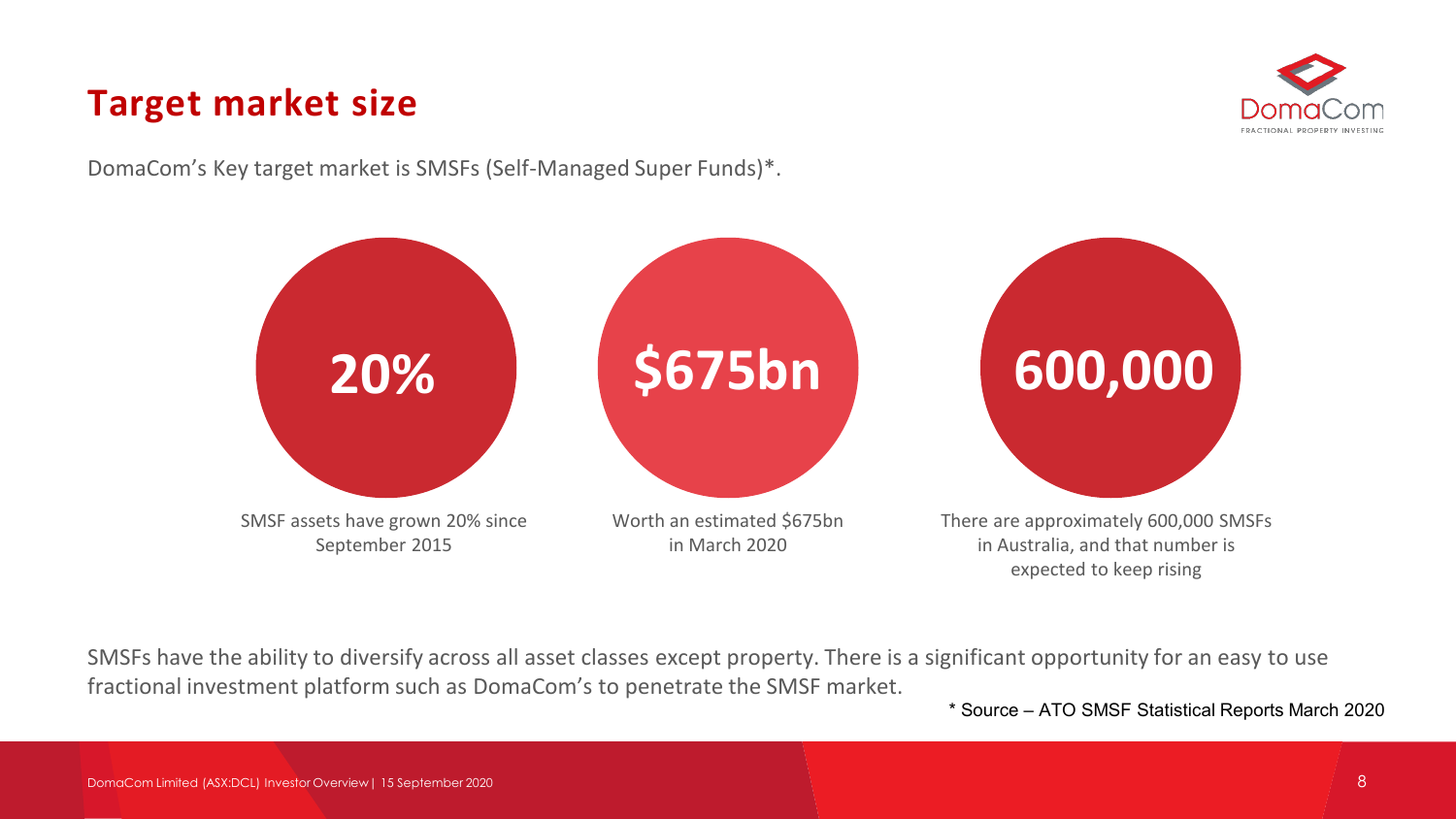### **Key Milestones**



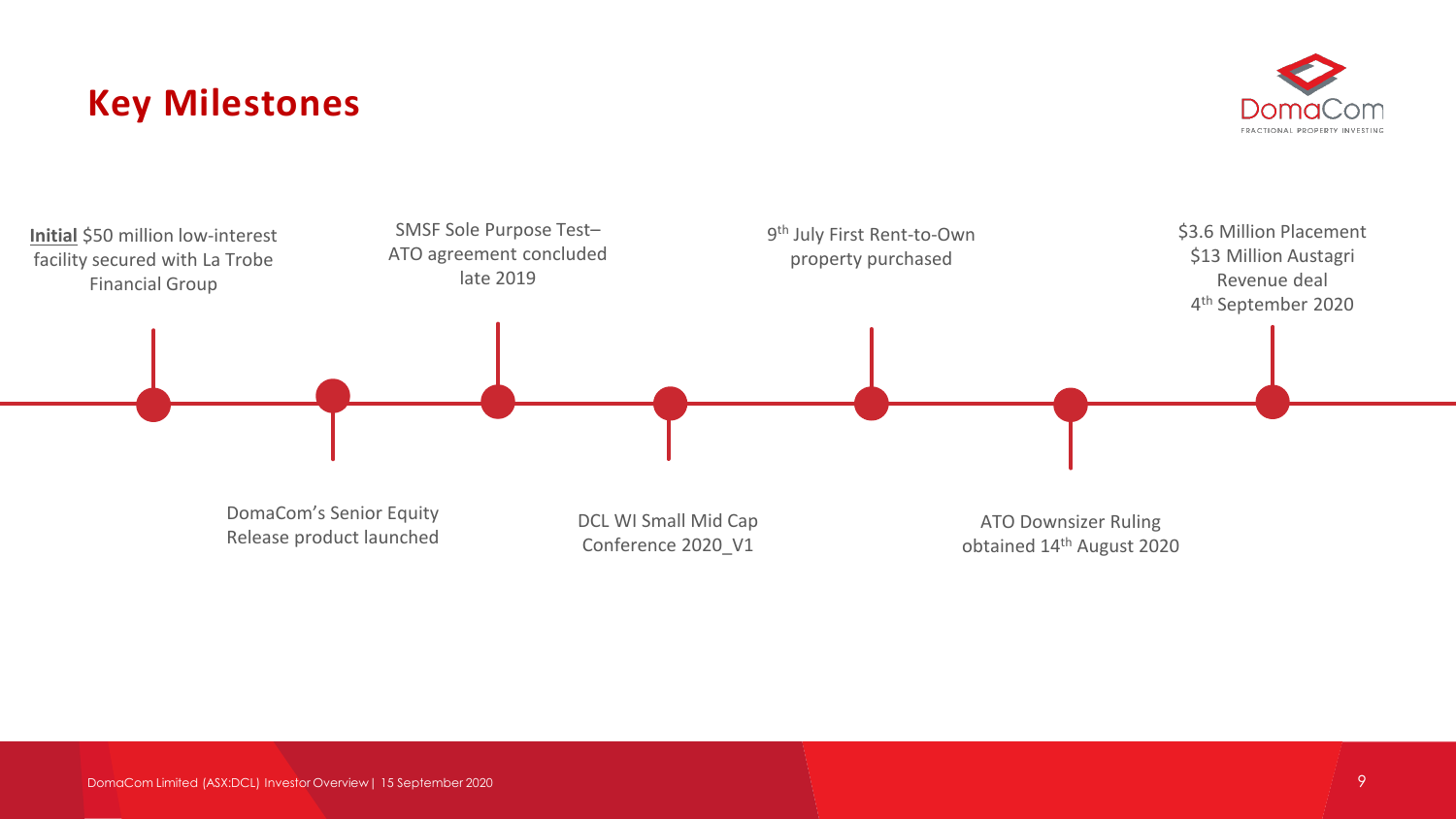# **Key business Drivers in 2020 & 2021**



- Address vacancy & pricing risk
	- Rent to Own product & Affordable Housing
	- National Disability Insurance Scheme (NDIS) properties
- Target Islamic home owner market segment
	- DomaCom Equity Mortgage Islamic Leverage product
	- Not sensitive to property investment outlook
- Assist Self-Funded Retirees
	- Self-Funded Retirees are in crisis
	- Obtained ATO "Downsizer" ruling allows DomaCom SER to top up SMSF
- AustAgri Acquisition
	- \$2.6 Million p.a. minimum fee x 5 years = \$13 million fee
	- Initial FUM circa \$300 million  $\rightarrow$  expected to grow

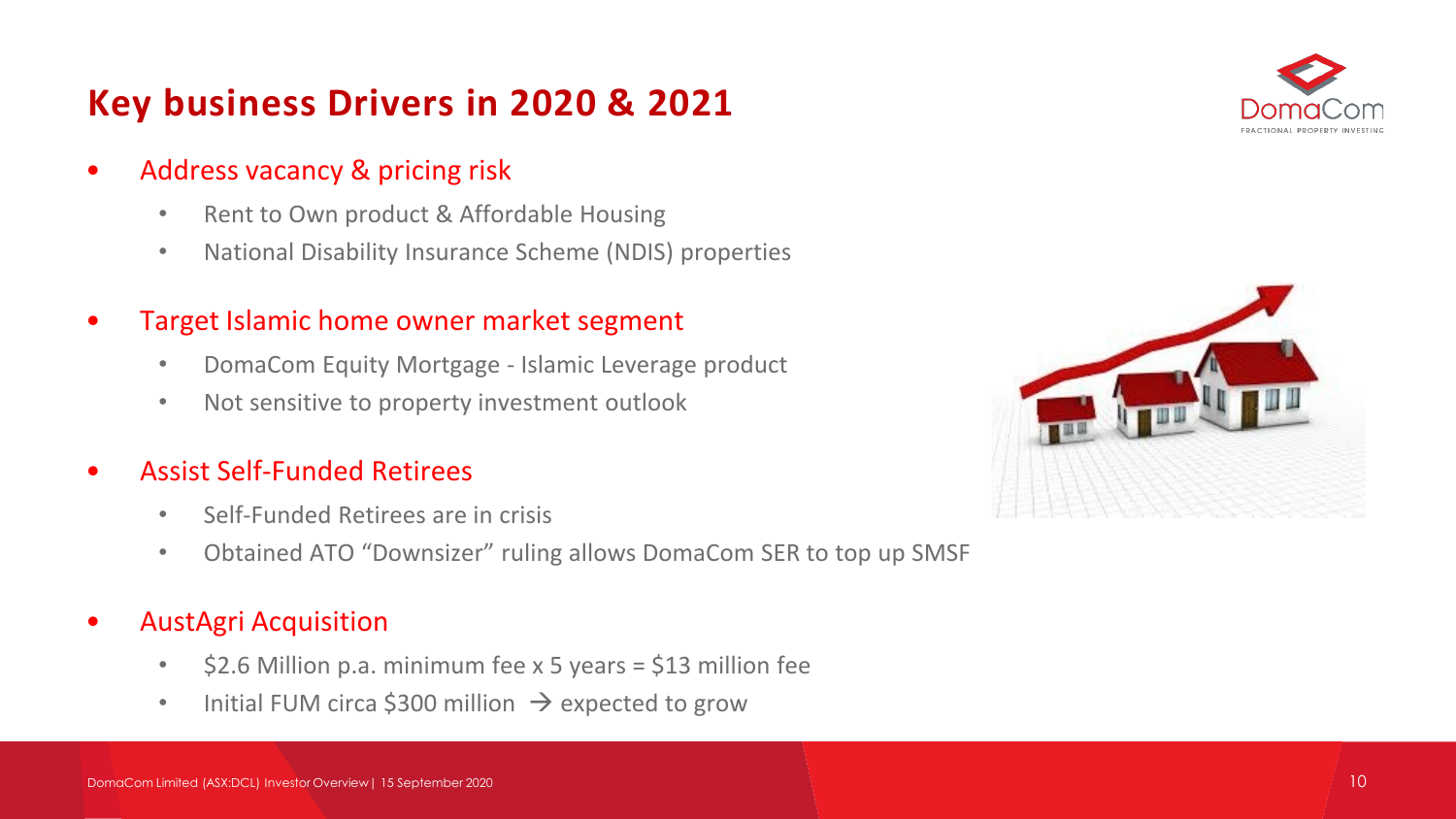### **Rent-To-Own**





#### **New Developer Distribution channel**

- Developers prepared to discount 10% for bulk property sales
- Same discount as other channels
- Distribution margin split between investors and tenants
- Discount occurs as rebate on settlement
- Discount used to fund tenant leasing incentive & investor margin

#### **Attractive Tenant Proposition**

- Tenant "gifted" 1% of equity per year for 5 years
- Tenants acquire 5% of property equity over 5 years
- DomaCom model creates homeowners not just permanent renters
- Co-ownerships produces lower risk tenants
- Innovative model

#### **Transaction Pipeline**

- First RTO transaction in July 2020
- Second RTO transaction being finalised in Melbourne during stage 4!
- Pipeline of RTO opportunities being assembled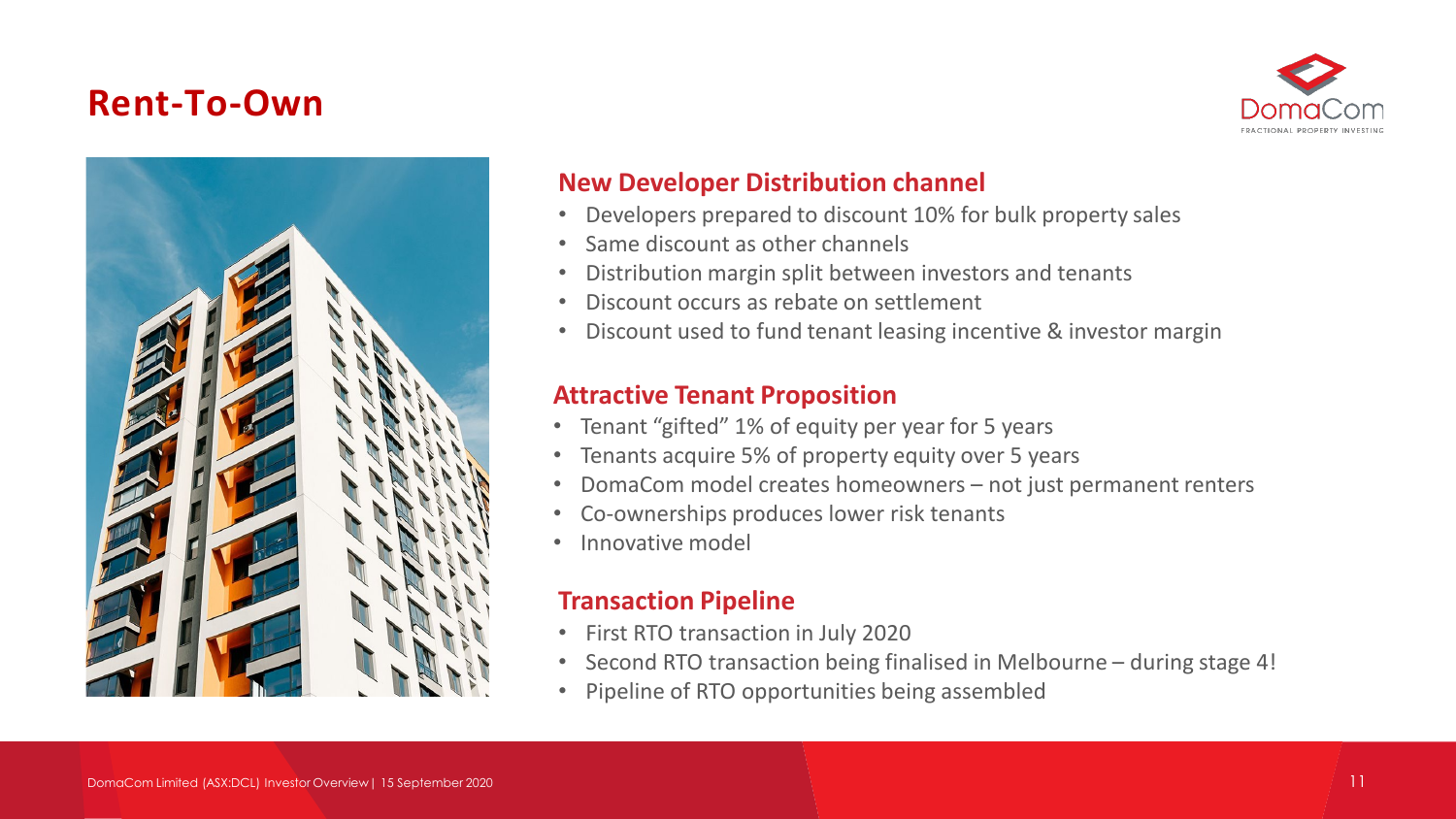## **Rent to own – Affordable Housing**



- Partnering with national Community Housing Provider (CHP)
- First pilot is "Essential Worker" \$25 million pilot targeting 2020 Q4
- Access low cost government debt circa 2%
- Low LVR of 40%
- 25% rental discount for teachers, nurses, firepersons,
- Plus 5% tenant equity gifting over 5 years
- Pilot can extend to all Australian CHP's to solve their equity problem
- Potential scalable solution to housing affordability

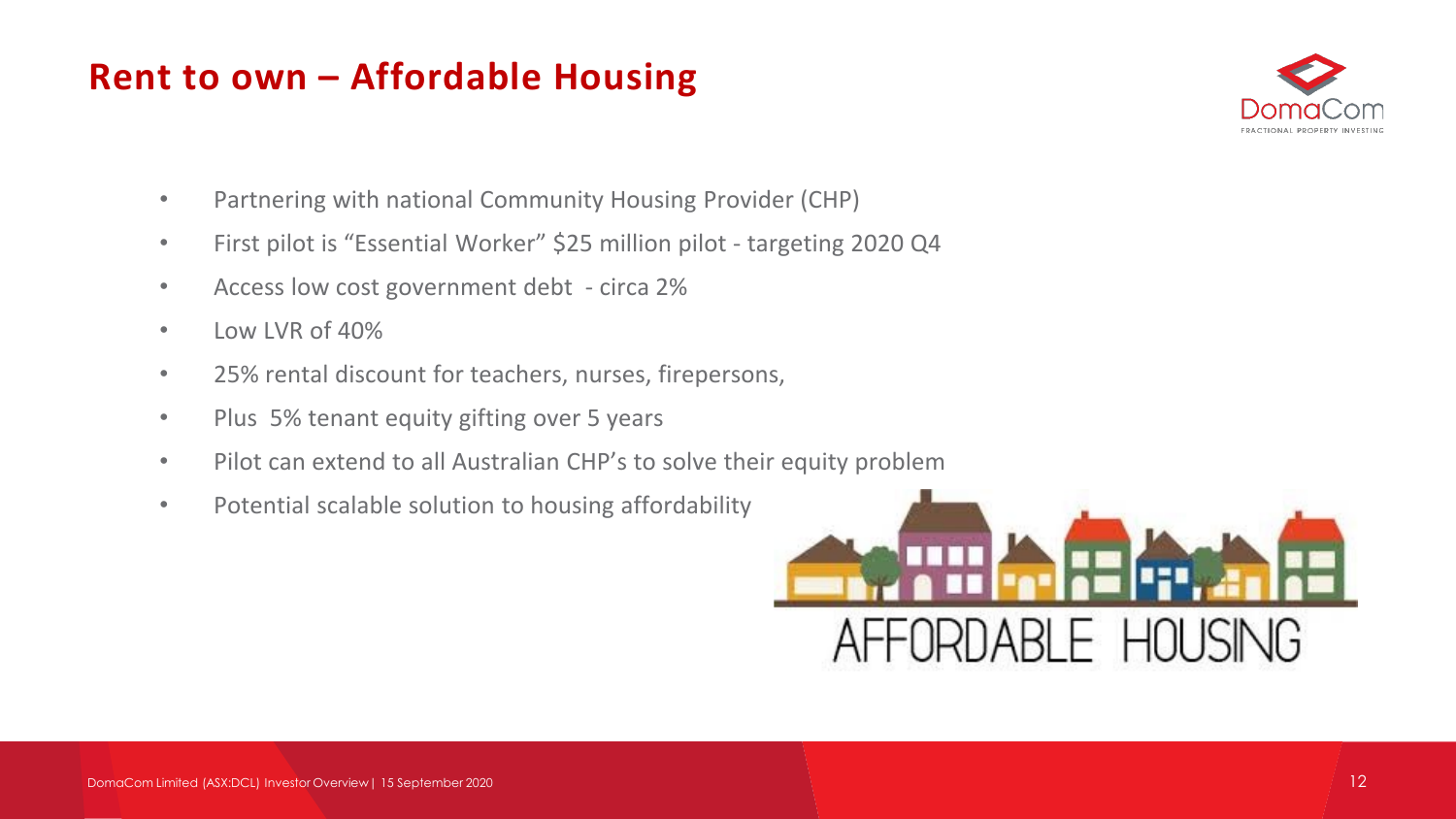# **Equity Mortgage – Islamic Leverage**





#### **Innovate Product**

- Extensive product development
- Unique legal structures in development
- Global Islamic compliance verification to be obtained
- Can be used by non-Islamic markets

#### **Attractive Market Opportunity**

- 700,000 Australians are Islamic
- Will be first Australian Islamic compliant property finance option
- Allows Muslims to acquire property in a manner similar to existing bank purchases
- Expected to be operational in 2021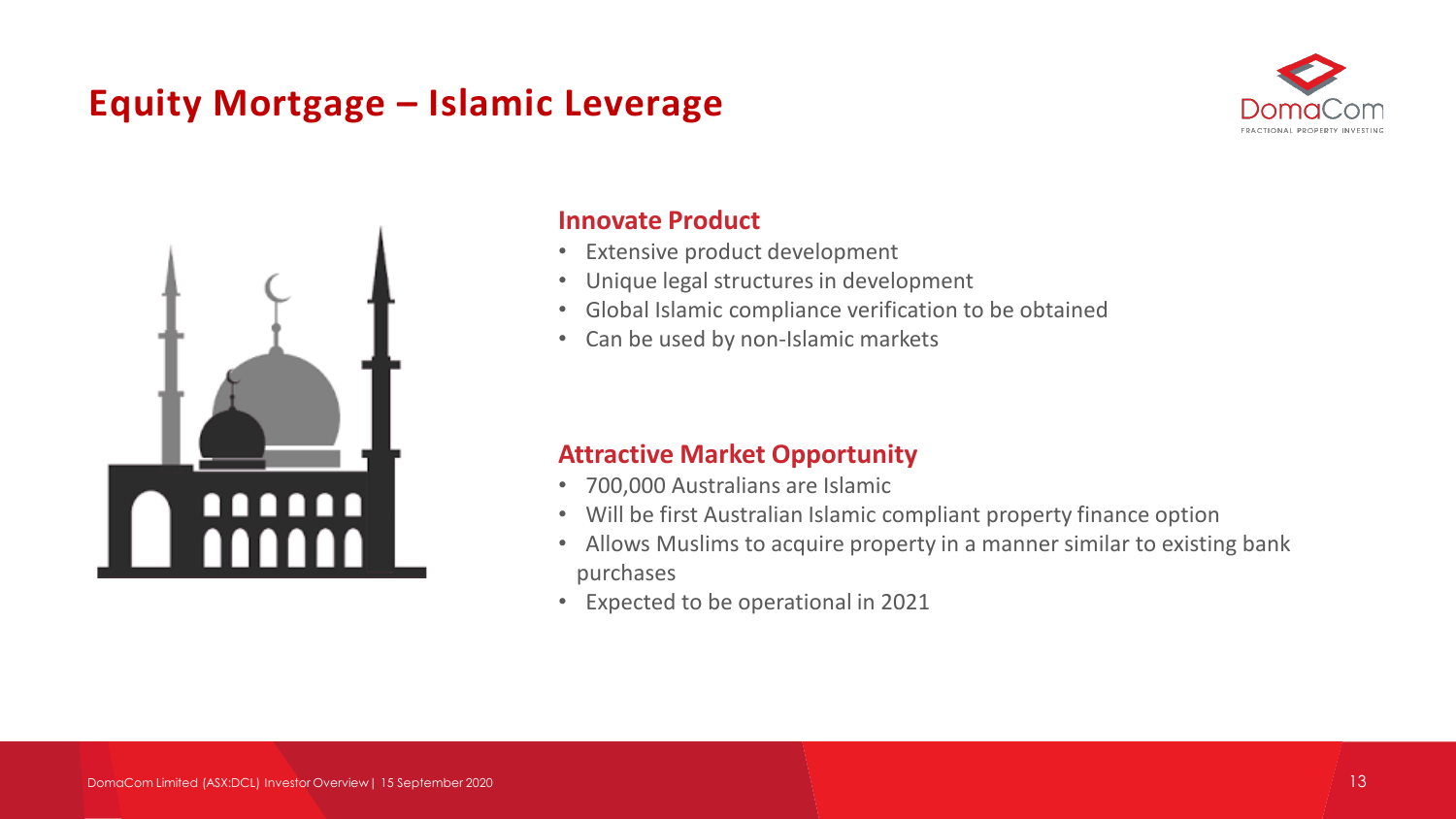### **Senior Equity Release Product**





- Senior Equity Release (SER) is a mechanism for senior Australians to realise part of the value of their home to help fund their retirement
- Allows IFAs to include property in multi-generational wealth planning
- Helps solve funding issue for retirees
- SMSF Trustees can downsize by selling a fraction of their house to top up their SMSF
- ATO confirms SER complies with SMSF Downsizer Legislation on 14th August 2020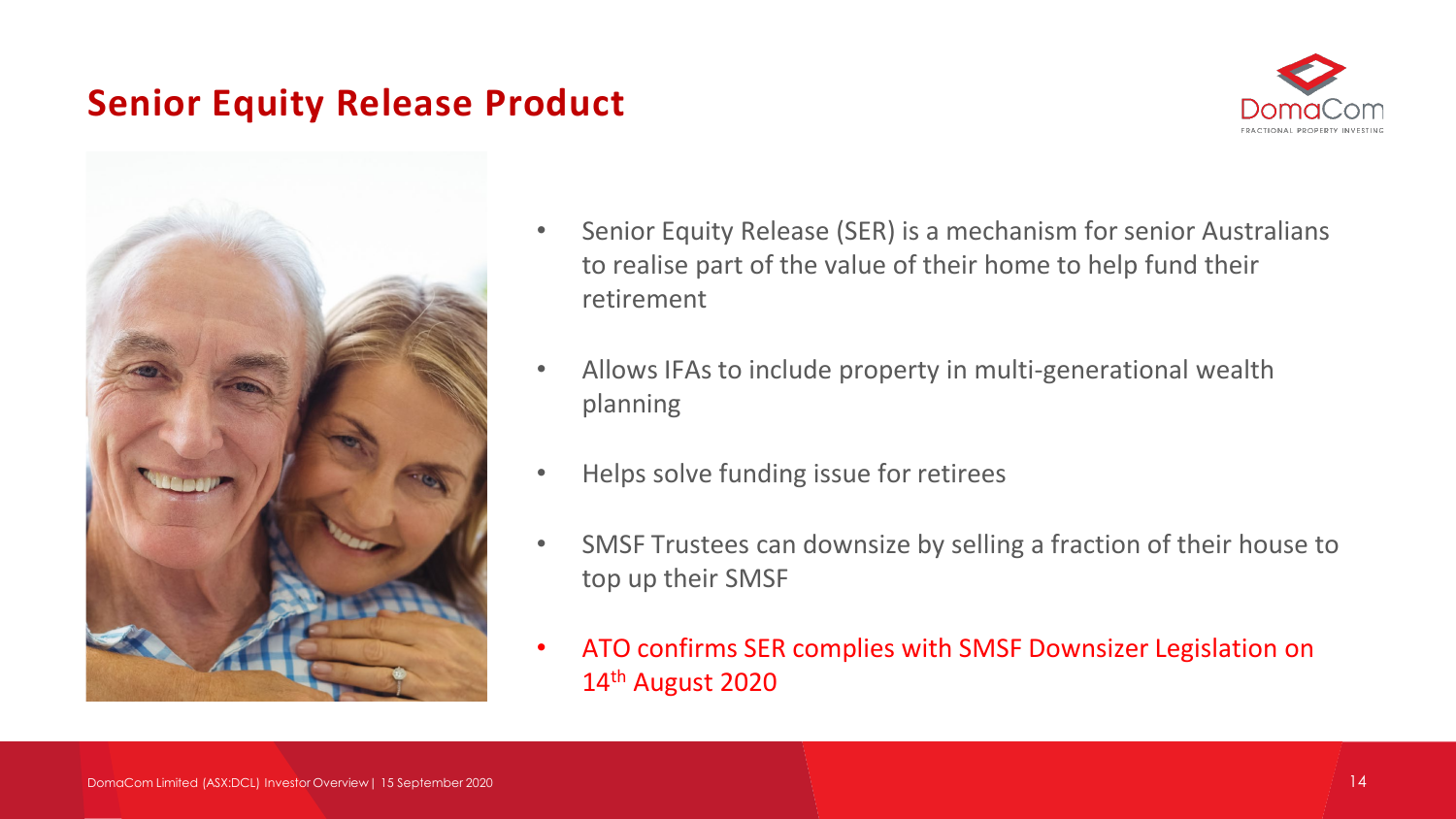# **AustAgri Acquisition**



#### • DomaCom Fund acquisition

- AustAgri Ltd (AAGL) to be acquired by DomaCom sub-fund
- AAGL shareholders to receive units in sub-fund no cash consideration
- DomaCom Fund Due Diligence, DCL & AAGL shareholder approvals are conditions

#### • DomaCom Ltd (DCL) Fee uplift

- Minimum \$2.6 Million p.a. fee lifts DCL revenue to \$3 million p.a.
- Minimum 5 year term minimum \$13 million in fees
- Revenue recognition share allocation 100 million DCL shares for \$13 million guaranteed revenue – subject to DCL shareholder approval

#### • Catalyst for DCL rerating

- AAGL expected to grow through acquisition
- Puts DCL on pathway to profitability
- May eliminate need for further capital raisings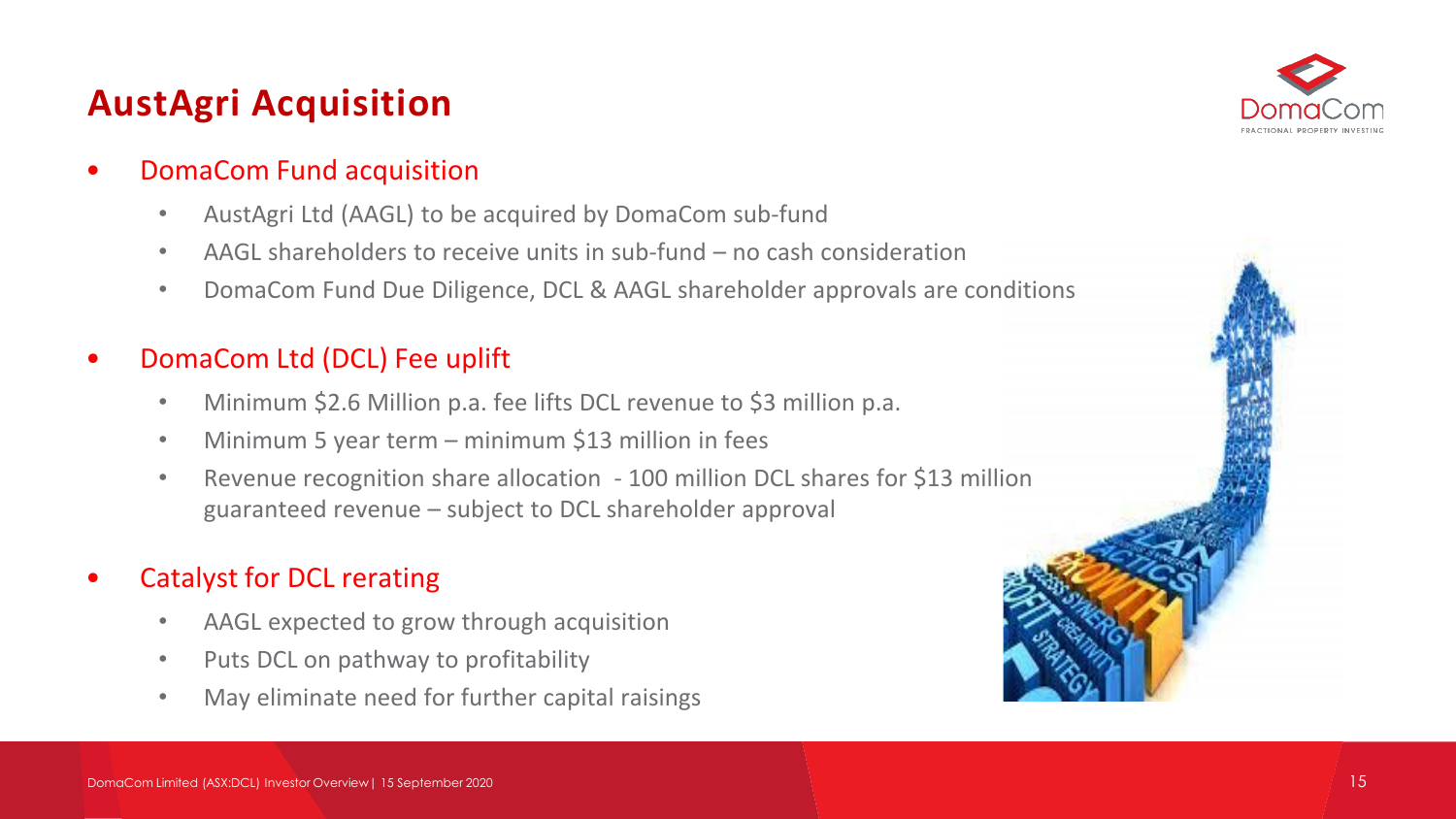# **Supportive Landscape**

Supportive Landscape that DomaCom can capitalise on



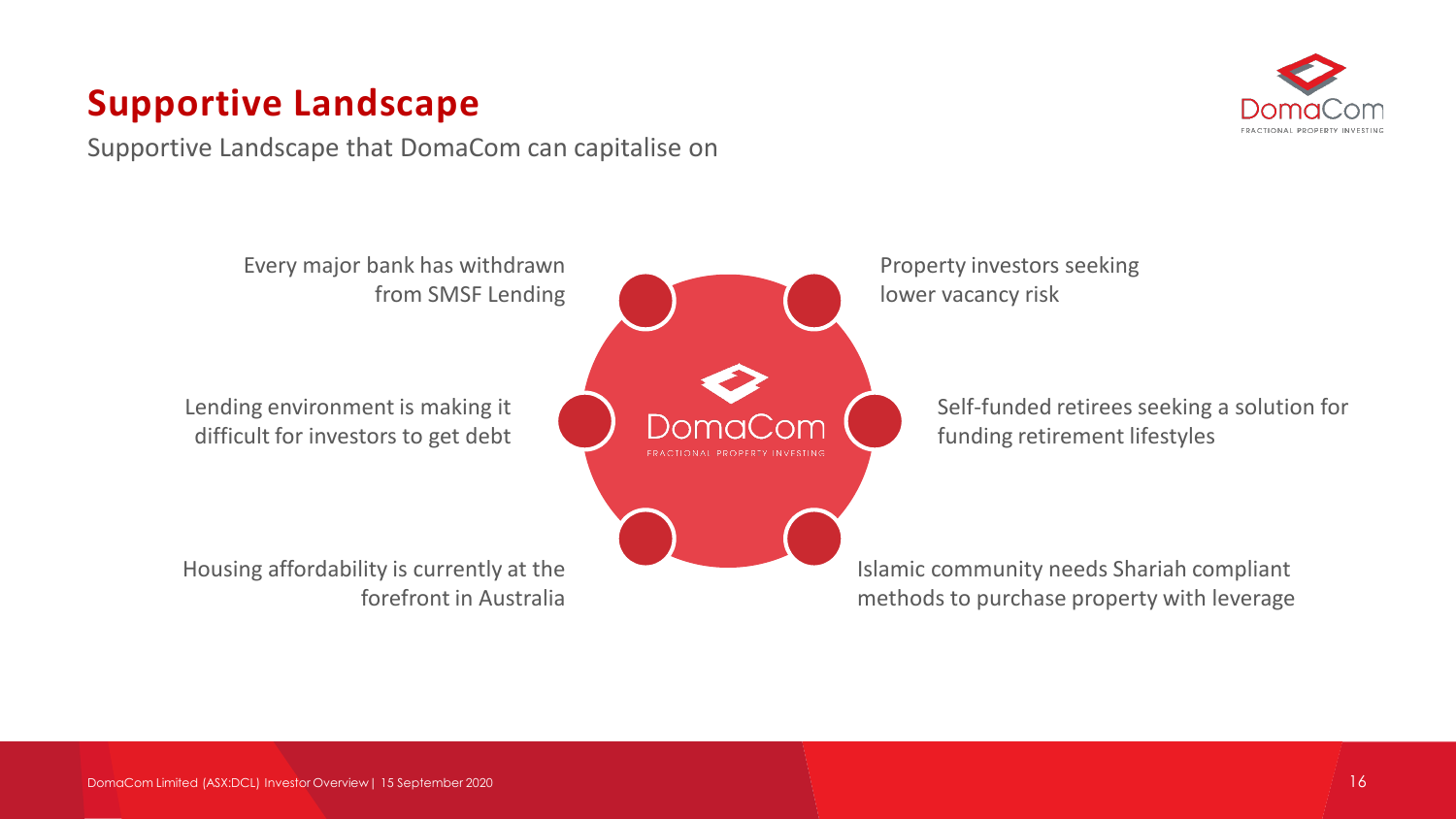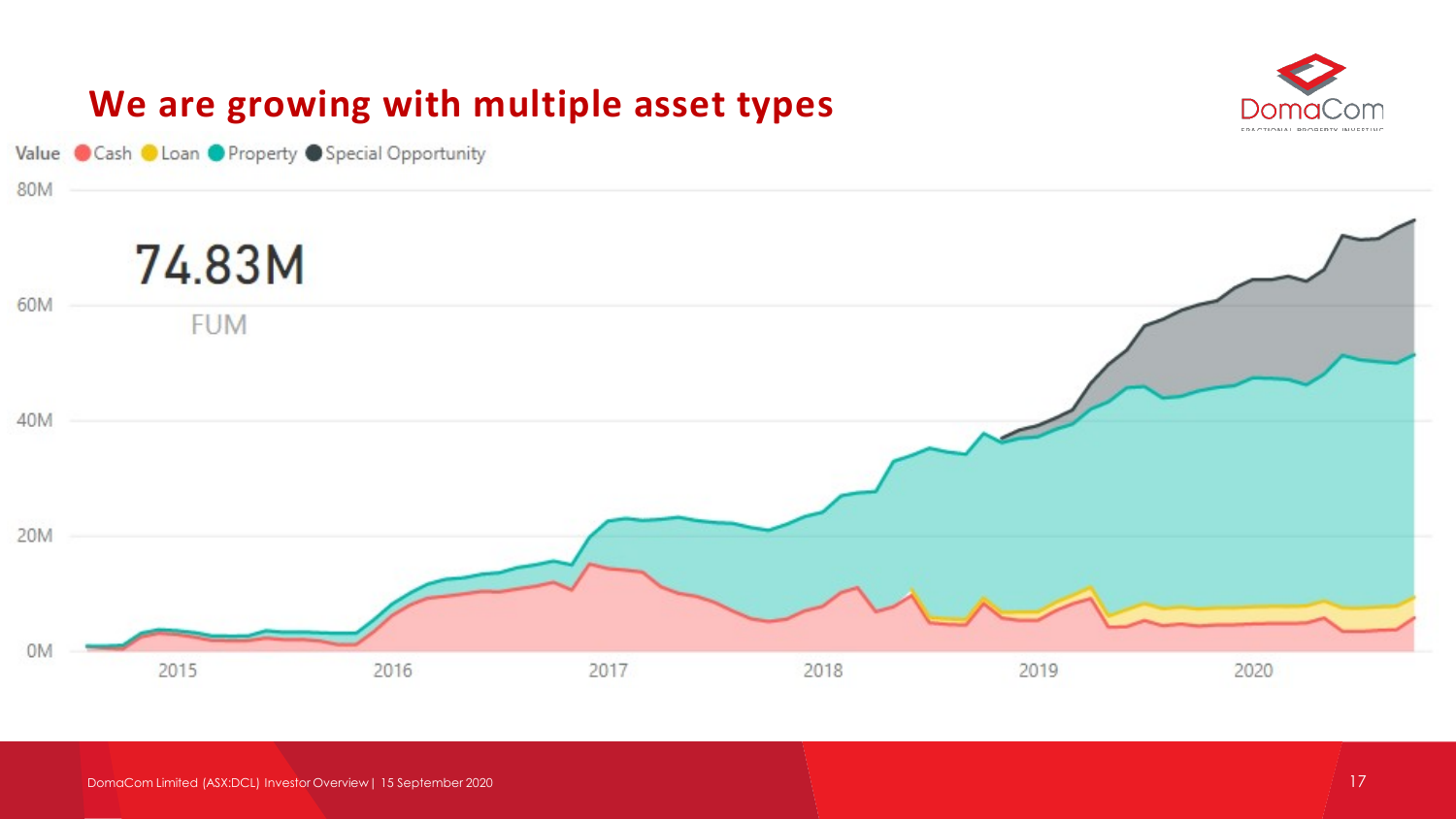# **Pricing Strategy**



DomaCom has adopted an attractive, recurring funds under management fee model

| <b>Standard Property</b><br><b>Assets</b> | <b>Rent to Own</b><br>& Affordable | <b>Mortgage Assets</b> | <b>Cash</b>  |
|-------------------------------------------|------------------------------------|------------------------|--------------|
| $0.88\%$ p.a.*                            | 1% Upfront<br>0.66% p.a.*          | $0.44\%$ p.a.          | $0.22%$ p.a. |

\* On gross value of the assets of the sub-fund Note: Fees are inclusive of GST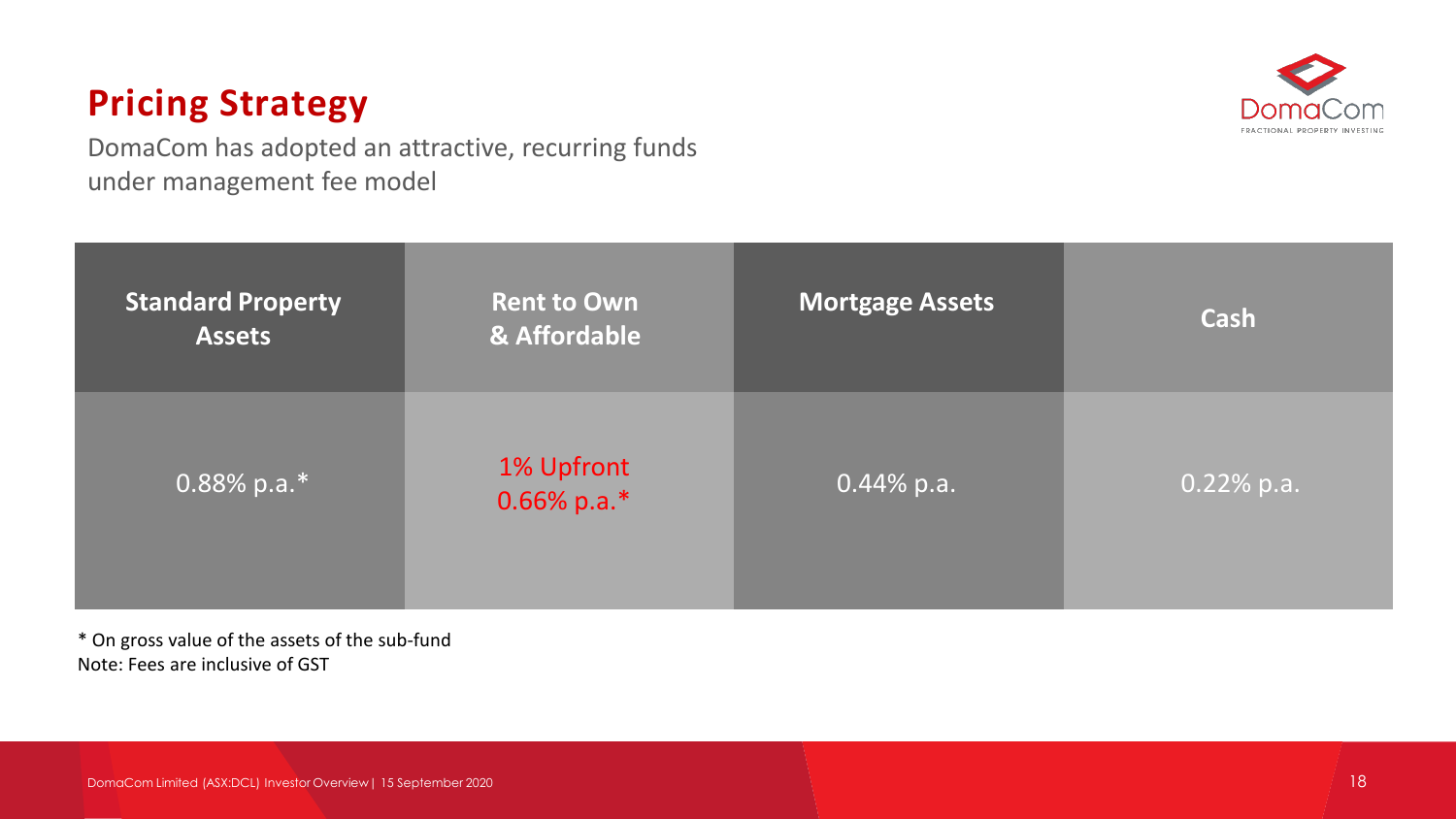# **Corporate Outlook**



#### • Products primed for growth

- Rent to Own product transactions underway
- Affordable Housing approvals obtained & tier 1 community housing provider on board
- Senior Equity release primed for growth after ATO "Downsizer" ruling
- Islamic market poised with a B2C partner in discussions
- AustAgri Ltd acquisition immediate revenue uplift & growth potential

#### • Attractive fee model

- DomaCom fees are based on FUM
- DomaCom fee model changing to have 1% upfront and reduced ongoing
- Stabilised Cash position
	- \$3.6 Million placement in September 2020
	- Revenue expected to extend runway to 2 years before growth

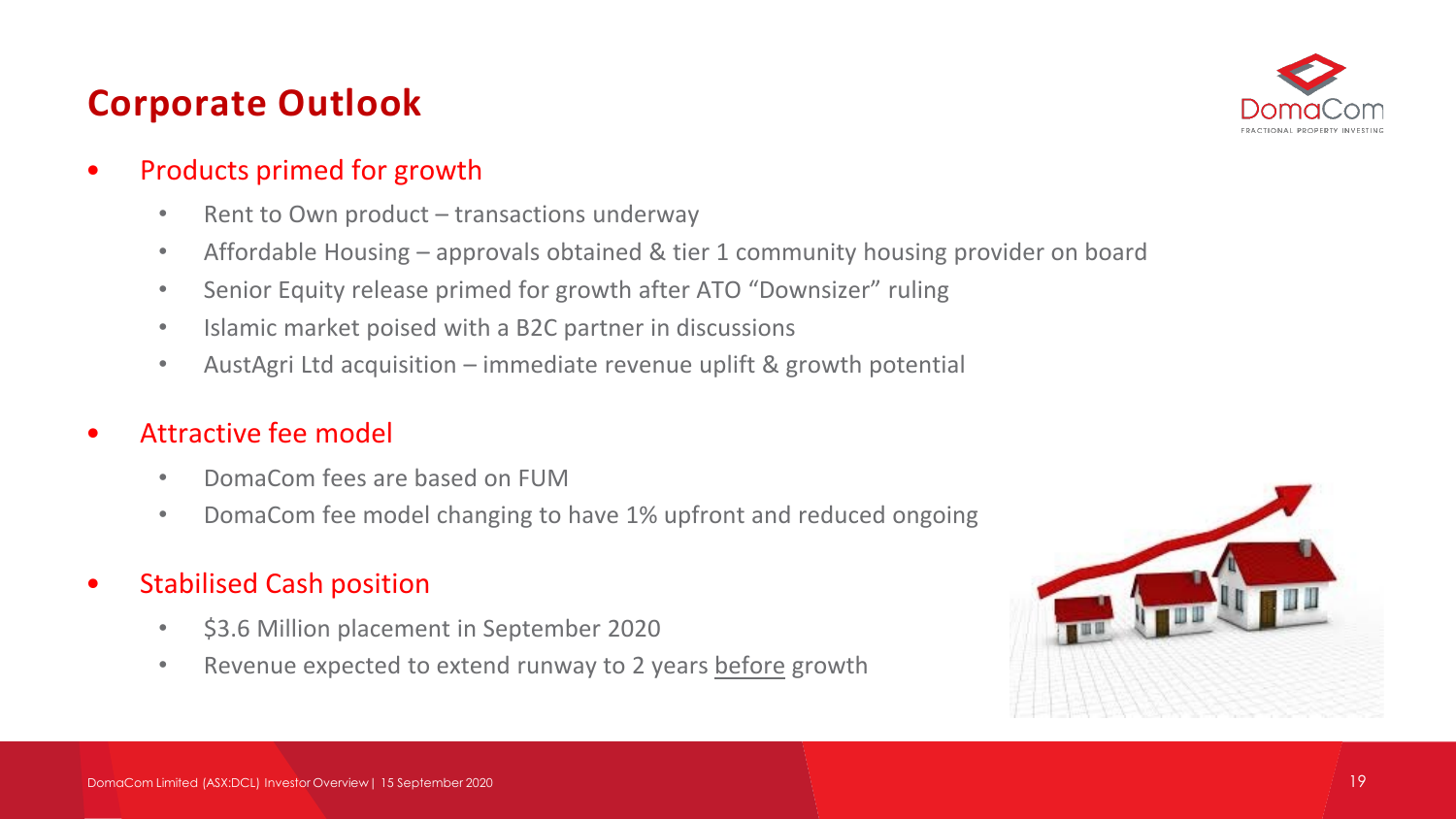# **Corporate Snapshot**



| ASX Ticker                                    | <b>DCL</b> |
|-----------------------------------------------|------------|
| Close price as at 14 September 2020           | \$0.098    |
| Shares on issue                               | 278.4m     |
| Market Capitalisation as at 14 September 2020 | \$27.3m    |
| FUM as at 15 September 2020                   | \$74.8m    |